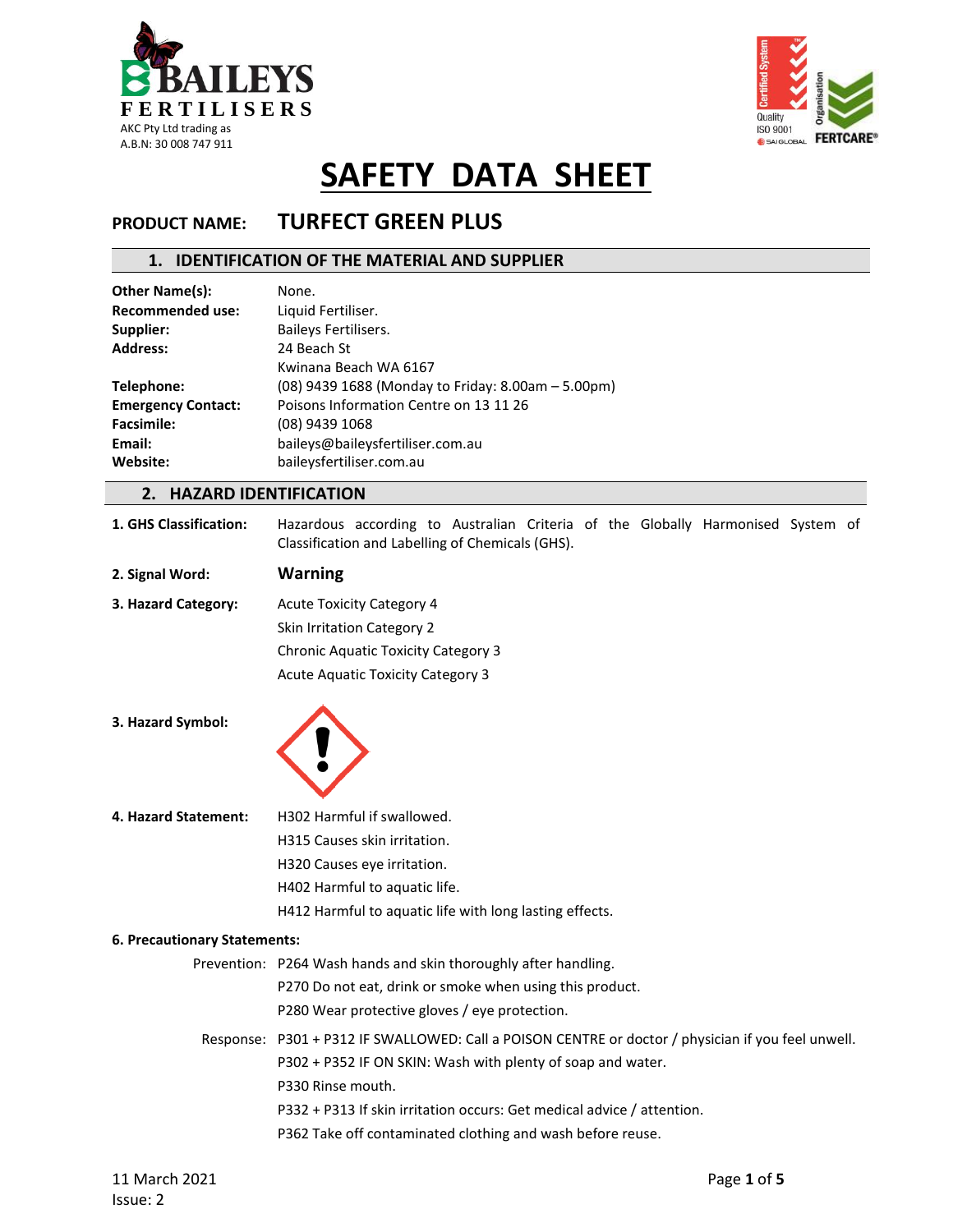



P321 Specific treatment required (see First Aid Instructions in this SDS).

#### Storage: N/A

**4. FIRST AID MEASURES**

Disposal: P501 Dispose of contents/container in accordance with local or national regulations.

### **3. COMPOSITION/INFORMATION ON INGREDIENTS**

| <b>Chemical Name</b>    | <b>CAS Number</b> | Contents % $W_{w}$ |
|-------------------------|-------------------|--------------------|
| Iron Sulphate           | 7720-78-7         | $5 - 10$           |
| Manganese Sulphate      | 7785-87-7         | $0 - 5$            |
| Non-hazardous materials | N/A               | Remainder          |

| TI IINJI AIP IIILAJUINE.     |                                                                                                                                                                                                                |
|------------------------------|----------------------------------------------------------------------------------------------------------------------------------------------------------------------------------------------------------------|
| <b>Eye Contact:</b>          | If in eyes, hold eyelids apart and flush continuously with running water. Continue flushing<br>until advised to stop by a Poisons Information Centre, a doctor, or for at least 15 minutes.                    |
| <b>Skin Contact:</b>         | If skin or hair contact occurs, remove contaminated clothing and flush skin and hair with<br>running water. Continue flushing with water until advised to stop by a Poisons Information<br>Centre or a doctor. |
| Inhalation:                  | If inhaled, remove from contaminated area. Apply artificial respiration if not breathing.                                                                                                                      |
| Ingestion:                   | For advice, contact a Poisons Information Centre on 13 1126 (Australia Wide) or a doctor (at<br>once).                                                                                                         |
| <b>First aid facilities:</b> | Eye wash facilities and safety shower should be available.                                                                                                                                                     |
|                              | <b>Medical Attention and Special Treatment:</b> Treat symptomatically. Skin abrasions and sores may be aggravated by                                                                                           |
|                              | exposure.                                                                                                                                                                                                      |

| 5. FIRE FIGHTING MEASURES     |                                                                                      |  |
|-------------------------------|--------------------------------------------------------------------------------------|--|
| Flammability:                 | Non-flammable. May evolve toxic gases if strongly heated. May evolve nitrogen oxides |  |
|                               | when heated to decomposition.                                                        |  |
| <b>Extinguishing Media:</b>   | Use an extinguishing agent suitable for the surrounding fire.                        |  |
| <b>Fire/Explosion Hazard:</b> | No fire or explosion hazard exists.                                                  |  |
| <b>Hazchem Code:</b>          | Not available.                                                                       |  |

### **6. ACCIDENTAL RELEASE MEASURES**

**Personal precautions, protective equipment and emergency procedures:** Wear Personal Protective Equipment (PPE) as detailed in section 8 of the SDS.

**Environmental precautions:** Prevent product from entering drains and waterways.

**Methods of cleaning up:** Contain spillage, then cover / absorb spill with non-combustible absorbent material (vermiculite, sand, or similar), collect and place in suitable containers for disposal.

**Reference to other sections:** See sections 8 and 13 for exposure controls and disposal.

### **7. HANDLING AND STORAGE**

**Precautions for safe handling:** Use as instructed. Use of safe work practices are recommended to avoid eye or skin contact and inhalation. Observe good personal hygiene, including washing of hands before eating. Prohibit eating, drinking and smoking in contaminated areas.

**Conditions for safe storage, including any incompatibilities:** Store in a cool, dry, well ventilated area, removed from incompatible substances.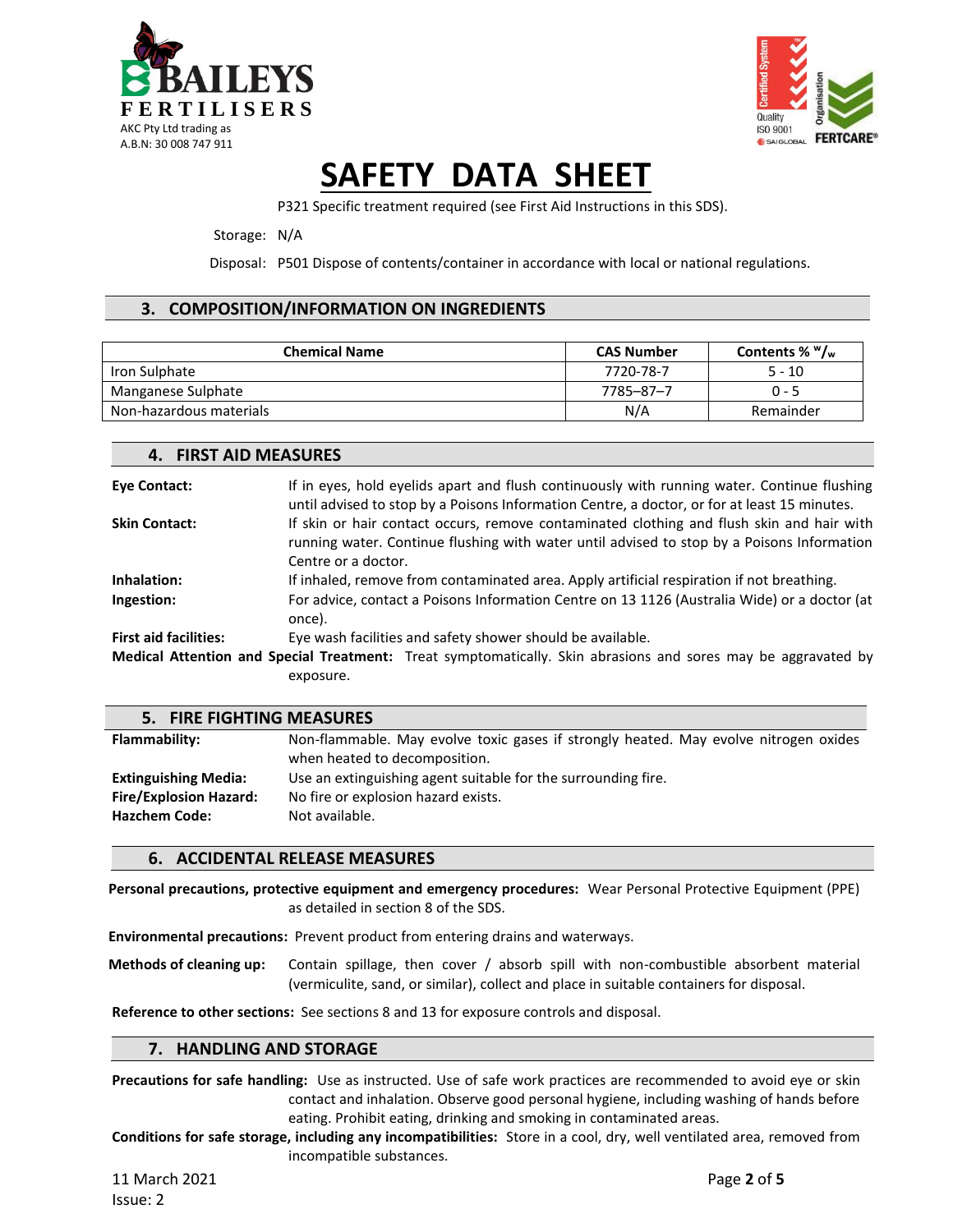



Specific end use(s): No information provided.

### **8. EXPOSURE CONTROLS/PERSONAL PROTECTION**

| <b>Control parameters</b>    |                                                                                                                                                                                                                                |  |
|------------------------------|--------------------------------------------------------------------------------------------------------------------------------------------------------------------------------------------------------------------------------|--|
| <b>Exposure standards:</b>   | No exposure standards have been entered for this product.                                                                                                                                                                      |  |
| <b>Biological limits:</b>    | No biological limit values have been entered for this product.                                                                                                                                                                 |  |
| <b>Exposure controls</b>     |                                                                                                                                                                                                                                |  |
| <b>Engineering controls:</b> | Use in well ventilated areas.                                                                                                                                                                                                  |  |
| PPE:                         | Eye / Face<br>Wear splash-proof goggles.<br><b>Hands</b><br>Wear PVC, rubber or nitrile gloves.<br>Where heavy contamination is likely, wear coveralls.<br>Body<br>Not required under normal conditions of use.<br>Respiratory |  |
| <b>Other requirements:</b>   | Wash hands, arms and face with soapy water after use. Do not eat, drink or smoke whilst<br>using.                                                                                                                              |  |



### **9. PHYSICAL AND CHEMICAL PROPERTIES**

| Appearance                                     | Green / brown liquid      |
|------------------------------------------------|---------------------------|
| Odour                                          | Mild odour                |
| Flammability                                   | Non flammable             |
| <b>Flash Point</b>                             | Not relevant              |
| <b>Boiling Point</b>                           | Not available             |
| <b>Melting Point</b>                           | Not available             |
| <b>Evaporation Rate</b>                        | Not available             |
| рH                                             | $2.5 - 3.0$ (5% solution) |
| Vapour density                                 | Not available             |
| <b>Density</b>                                 | $1.2 - 1.4$ kg/L          |
| Solubility (water)                             | Soluble                   |
| <b>Vapour pressure</b>                         | Not available             |
| <b>Upper explosion limit</b>                   | Not relevant              |
| Lower explosion limit                          | Not relevant              |
| <b>Partition coefficient</b>                   | Not available             |
| <b>Autoignition temperature</b> Not available  |                           |
| <b>Decomposition temperature</b> Not available |                           |
| <b>Viscosity</b>                               | Not available             |
| <b>Explosive properties</b>                    | Not available             |
| <b>Oxidising properties</b>                    | Not available             |
| <b>Odour threshold</b>                         | Not available             |
|                                                |                           |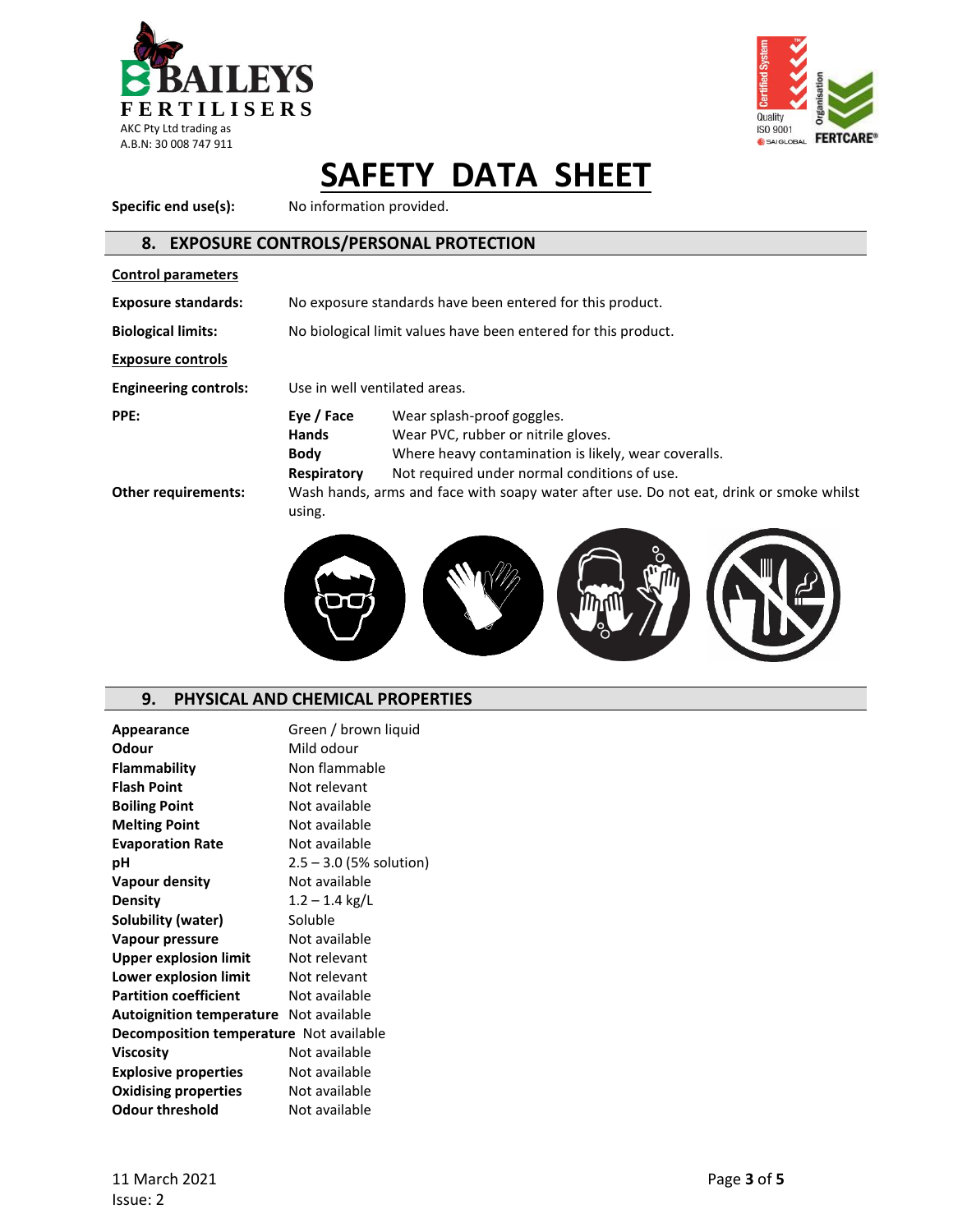



| <b>10. STABILITY AND REACTIVITY</b>                                                        |                                                                                |  |
|--------------------------------------------------------------------------------------------|--------------------------------------------------------------------------------|--|
| <b>Reactivity:</b>                                                                         | Carefully review all information provided in sections 10.2 to 10.6.            |  |
| <b>Chemical stability:</b>                                                                 | Stable under recommended conditions of storage.                                |  |
| Possibility of hazardous reactions: Polymerization is not expected to occur.               |                                                                                |  |
| <b>Conditions to avoid:</b>                                                                | Avoid heat, sparks, open flames and other ignition sources.                    |  |
| Incompatible materials:                                                                    | Incompatible with combustible materials, and reducing agents (e.g. sulphites). |  |
| Hazardous decomposition products: May evolve nitrogen oxides when heated to decomposition. |                                                                                |  |

### **11. TOXICOLOGICAL INFORMATION**

No adverse health effects are expected if the product is handled in accordance with this SDS and the product label. Symptoms or effects that may arise if the product is mishandled and overexposure occurs are:

| <b>Acute toxicity:</b>    | Based on available data, the classification criteria are not met.                               |
|---------------------------|-------------------------------------------------------------------------------------------------|
| Skin:                     | Irritating to the skin. Contact may result in irritation, redness, pain, rash and dermatitis.   |
| Eye:                      | Irritating to the eyes. Contact may results in irritation, lacrimation, pain and redness.       |
| Sensitisation:            | Not classified as causing skin or respiratory sensitisation.                                    |
| <b>Mutagenicity:</b>      | Not classified as a mutagen.                                                                    |
| Carcinogenicity:          | Not classified as a carcinogen.                                                                 |
| <b>Reproductive:</b>      | Not classified as a reproductive toxin.                                                         |
| $STOT$ – single exposure: | Over exposure may result in irritation of the nose and throat, with coughing.                   |
|                           | <b>STOT – repeated exposure:</b> Not classified as causing organ damage from repeated exposure. |
| <b>Aspiration:</b>        | Not classified as causing aspiration.                                                           |

### **12. ECOLOGICAL INFORMATION**

**Toxicity:** No information provided.

**Persistence and degradability:** No information provided.

**Bioaccumulative potential:** No information provided.

**Mobility in soil:** No information provided.

**Other adverse effects:** Plant nutrients may be beneficial to plants at low levels, however high levels may cause reduced growth or burns in sensitive species. Excess may be washed through soil to waterways. Nutrients released to waterways may cause algal blooms, with potential for toxic effects on aquatic organisms.

#### **13. DISPOSAL CONSIDERATIONS**

**Disposal:** Dispose of in accordance with local regulations, to an approved landfill site. Do not incinerate.

### **14. TRANSPORT INFORMATION**

#### **NOT CLASSIFIED AS A DANGEROUS GOOD BY THE CRITERIA OF THE ADG CODE, IMDG or IATA**